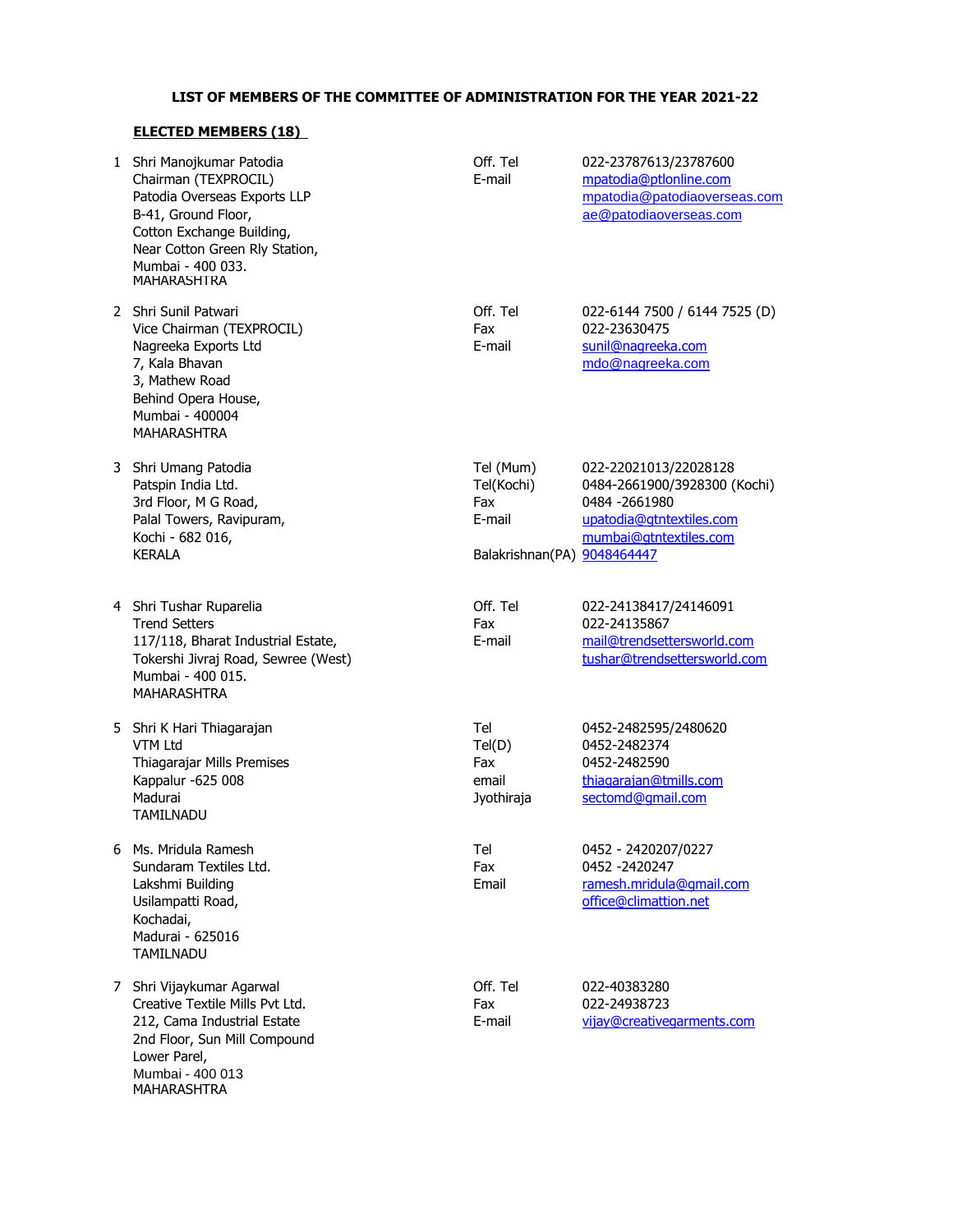| 8 | Shri Sharad Kumar Saraf<br>Technocraft Industries (India) Ltd.<br>A-25, MIDC Marol Industrial Area,<br>Road No. 3, Andheri (East),<br>Mumbai - 400 093<br><b>MAHARASHTRA</b>                                         | Off. Tel<br>Fax<br>E-mail                     | 22-4098 2222 / 4098 2340<br>22-2836 7037 / 2835 6559<br>sksaraf@technocraftgroup.com<br>technocraft@technocraftgroup.com                           |
|---|----------------------------------------------------------------------------------------------------------------------------------------------------------------------------------------------------------------------|-----------------------------------------------|----------------------------------------------------------------------------------------------------------------------------------------------------|
|   | 9 Shri Umesh R Lahoti<br>Lahoti Overseas Ltd.<br>307, Arun Chambers,<br>Tardeo Road, Next to A/C Market Bldg.<br>Mumbai - 400 034.<br>MAHARASHTRA                                                                    | Off. Tel<br>Tel(D)<br>Fax<br>E-mail           | 022-40500100/66602167/8<br>022-40500115<br>022-40500150/140<br>umesh@lahotioverseas.com                                                            |
|   | 10 Shri Ashish Mehrishi<br>Century Textiles & Industries Ltd.<br>Century Bhavan<br>Dr. A B Road, Worli<br>Mumbai - 400 025.<br><b>MAHARASHTRA</b>                                                                    | Off. Tel<br>Fax<br>E-mail                     | 022-24957000<br>022-2495 7291<br>022-24309491/24361980<br>ashish.mehrishi@birlacentury.com                                                         |
|   | 11 Shri Sanjay K Rathi<br>Laxmi Cotspin Ltd.<br>Gut No.399, Samangaon-Kajala Road,<br>Opp. Meenatai Thakare Vridhasram,<br>Samangaon<br>Jalna - 431203<br><b>MAHARASHTRA</b>                                         | Off. Tel<br>Fax<br>E-mail                     | 09765 999 633<br>02482-257200/220036<br>laxmicotspin@qmail.com                                                                                     |
|   | 12 Shri Suresh K Khandelia<br>Sutlej Textiles and Industries Ltd<br>Solaris Building No.1, D-Wing, 4th Floor<br>Solaris Complex, Sakhi Vihar Road<br>Powai, Andheri (East)<br>Mumbai - 400 072<br><b>MAHARASHTRA</b> | Off. Tel<br>Tel(D)<br>Fax<br>E-mail<br>E-mail | 022-42198800<br>022-42198801<br>022-42198804/31<br>skkhandelia@sutlejtextiles.com<br>monica.patel@skkoffice.com<br>aksreedharan@sutlejtextiles.com |
|   | 13 Shri Viren Todi<br>M/s Incotex Impex Pvt Ltd<br>E-1 & E-2, 6th Floor,<br>Tardeo Everest Premises,<br>156, Tardeo Road,<br>Mumbai - 400 034.<br><b>MAHARASHTRA</b>                                                 | Off. Tel<br>Sushma<br>E-mail                  | 022-67087991/992<br>022-7710033/706<br>virentodi@gmail.com<br>aruntodi55@gmail.com                                                                 |
|   | 14 Shri Payonidh Parekh<br>S&S Export<br>"Manas", B-Wing, Opposite Club Aquaria<br>Devidas Road Extension, Eksar<br>Borivali (West)<br>Mumbai -400 103<br><b>MAHARASHTRA</b>                                         | <b>Telefax</b><br>Fax<br>E-mail               | 022-289234471 ext no.301/28948081<br>022-28923883<br>mail@ss-export.com<br>payonidh@ss-export.com                                                  |
|   | 15 Shri K K Lalpuria<br>Indo Count Industries Ltd<br>301, Arcadia, 3rd Floor,<br>NCPA Marg, Nariman Point<br>Mumbai-400021<br>MAHARASHTRA                                                                            | Off. Tel<br>Fax<br>E-mail                     | 022-43419500/22856534<br>022-22823098/22041028<br>info@indocount.com<br>kklalpuria@indocount.com                                                   |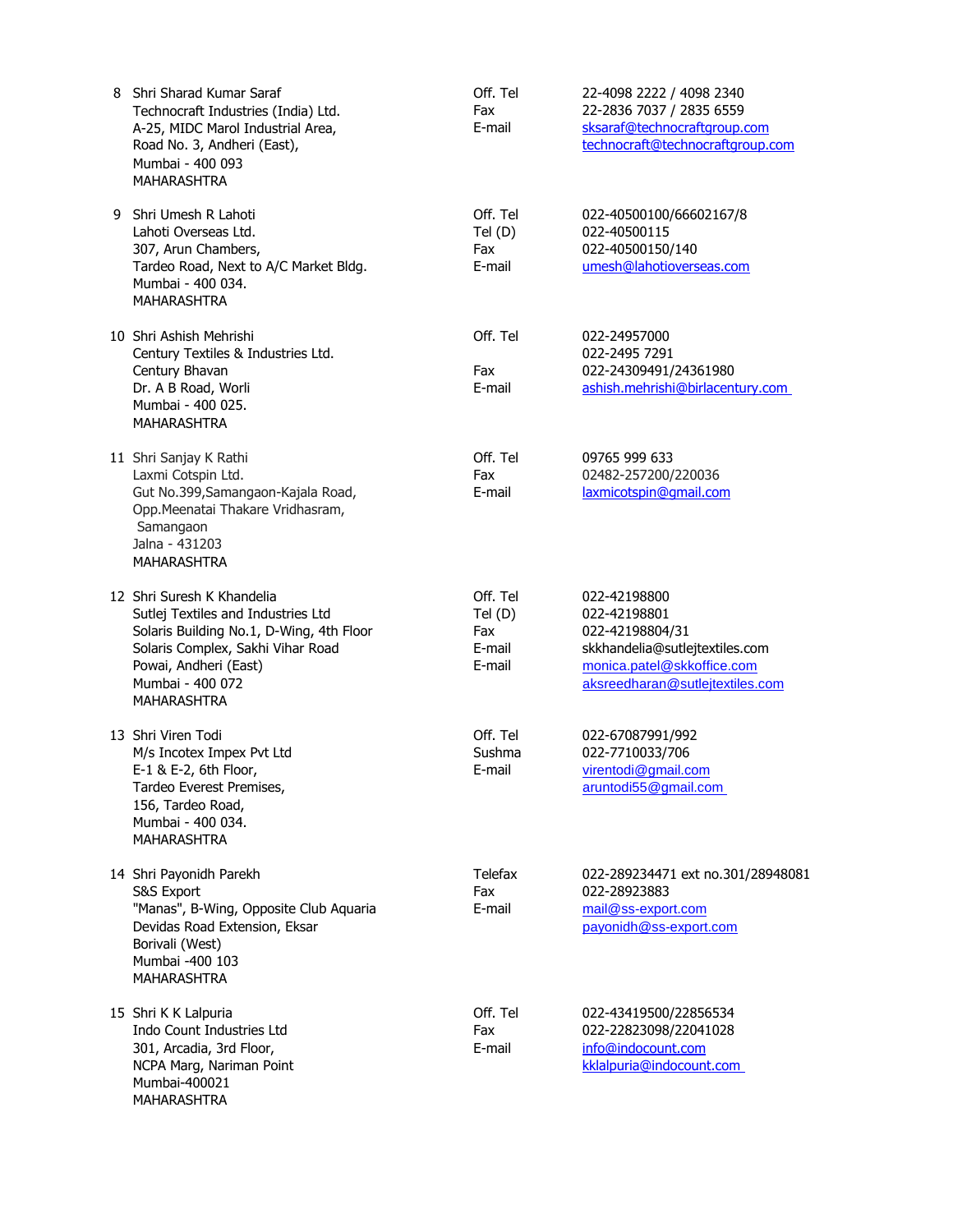| 16 Shri Sunil Kumar Siraslewala<br>M/s Divya Global Pvt. Ltd.<br>204, A to Z Industrial Estate<br>Ganpatrao Kadam Marg<br>Mumbai-400013<br>MAHARASHTRA                                      | Tel<br>Fax<br>Email                 | 022-61979700/41/42/24941144<br>022-66608419/61979777<br>sunil@divyatex.com<br>info@divyatex.com                                           |
|---------------------------------------------------------------------------------------------------------------------------------------------------------------------------------------------|-------------------------------------|-------------------------------------------------------------------------------------------------------------------------------------------|
| 17 Shri Ashwin Chandran<br>Chairman - SIMA<br>Precot Meridien Ltd.,<br>Suprem', P.B.No.7161<br>737, Pullakulam Road<br>Coimbatore -641045<br><b>TAMILNADU</b>                               | Off. Tel<br>Fax<br>E-mail<br>Vidya  | 0422 - 4321100<br>0422-4321200<br>ashwin@precot.com<br>0422-4321128<br>office@precot.com                                                  |
| 18 Shri Maninarayan Velayutham<br>Sri Gomathy Mills P Ltd.<br>Viravanallur, Tirunelveli Dist.<br>Viravanallur-627 426,<br><b>TAMILNADU</b>                                                  | Off. Tel<br>Fax<br>E-mail           | 04634-287827/287828/29<br>04634-287223<br>maninarayan@hotmail.com<br>sgmplindia@gmail.com                                                 |
| <b>Co-opted Members</b>                                                                                                                                                                     |                                     |                                                                                                                                           |
| 19 Shri Parag H Udani<br>The All India Exporters' Chamber<br>C/o. M/s. Kaytee Corporation Pvt.Ltd<br>51, Sakhar Bhavan, 5th floor<br>Nariman Point<br>Mumbai-400021<br><b>MAHARASHTRA</b>   | Tel<br>Fax<br>E-mail                | 022-66318282/22837121/22842244<br>022-22842243<br>paraqudani@qmail.com                                                                    |
| 20 Shri T.Rajkumar<br>Chairman - CITI<br>Sri Mahasakthi Mills Ltd<br>No.1, 1, Sundaram Brothers Layout,<br>Opp.All India Radio,<br>Trichy Road,<br>Coimbatore - 641 045<br><b>TAMILNADU</b> | Off. Tel<br>Tel(D)<br>Fax<br>E-mail | 0422-2322340/440<br>0422-4322375<br>0422-2322340<br>trajkumar@sakthisugars.com<br>tharanirajkumar@gmail.com<br>tamilmani@sakthisugars.com |
| 21 Shri Ravi Sam (Chairman - SIMA)<br>Chairman, Yarn Committee, TEXPROCIL<br>Advwaith Textiles Private Ltd<br>"Adwaitham"<br>No.114-A, Senthottam<br>Sowripalayam Post<br>Coimbatore        | Off-Tel<br><b>FAX</b><br>Email      | 0422-2310121<br>0422-2317005<br>ravisam@adwaithlakshmi.in<br>Irtananth@gmail.com                                                          |
| 22 Shri, S Maniyannan<br>L S Mills Ltd.<br>Door No.351, Madurai Road, Madurai District<br>Theni - 625531<br>TAMILNADU                                                                       | Off. Tel<br>E-mail                  | 4546-325001-5/8012532500-3<br>mani@Ismills.in                                                                                             |
| 23 Shri Vishnukumar Jalan<br>Eleganza Furnishings Pvt.Ltd<br>54A/54B, Jolly Maker Chambers No.II,<br>Vinayak K Shah Marg, Nariman Point<br>Mumbai - 400 021<br>TAMILNADU                    | Off. Tel<br>Fax<br>E-mail           | 022-22884168/69<br>022-24934517<br>vkj@eleganzafurnishings.co.in                                                                          |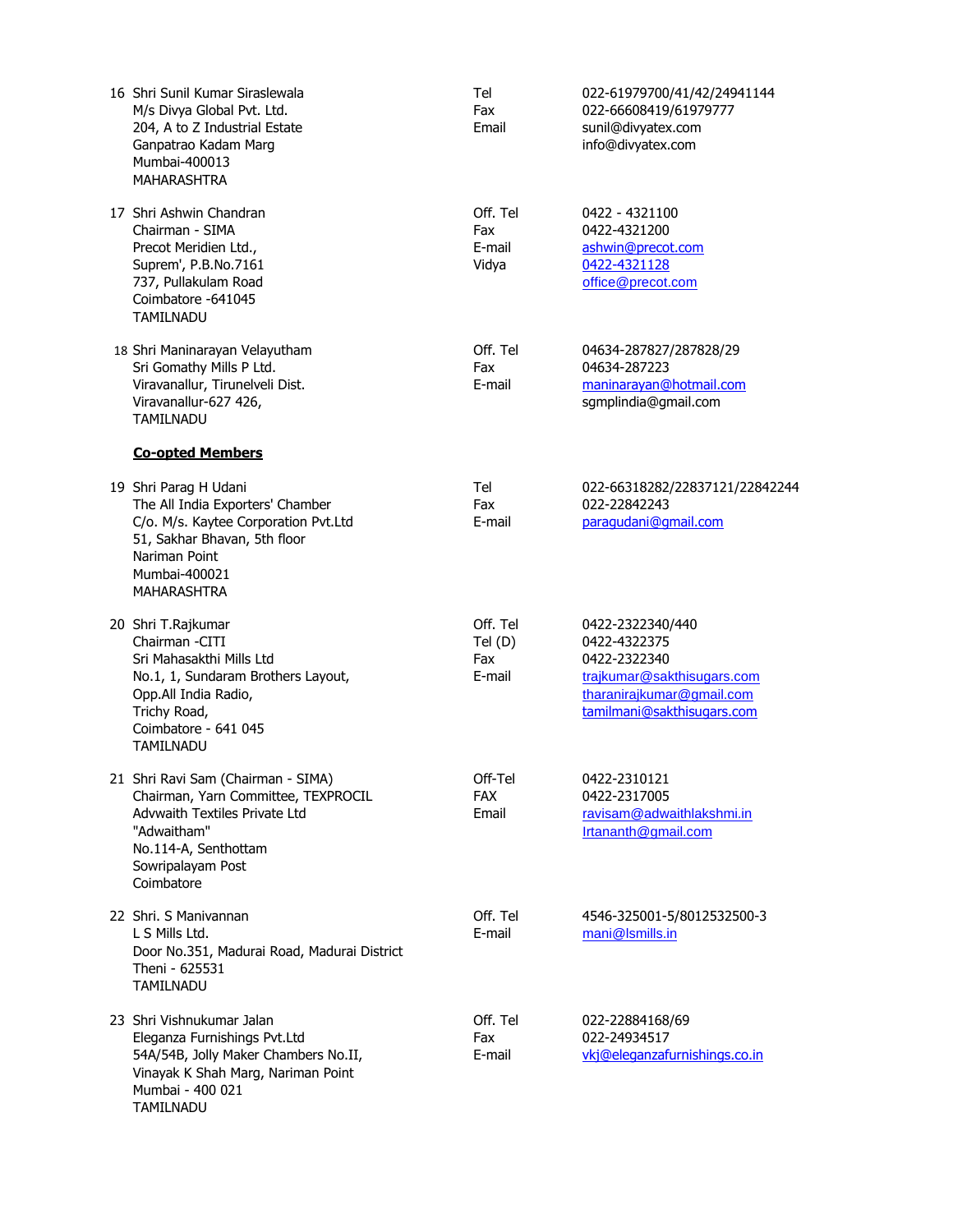| 24 Shri V Sudhakar Chowdhary<br>Mohan Spintex India Ltd<br>48-12-17 Near ESI Bus Stop,<br>Eluru Road, Gunadala,<br>Vijayawada-520 004<br><b>ANDHRAPRADESH</b>                             | Off. Tel<br>Tel(D)<br>Fax<br>E-mail               | 0866-2466266/2466277/288<br>0866 2466299<br>0866-2466166<br>md@mohanspintex.com<br>patomd@mohanspintex.com          |
|-------------------------------------------------------------------------------------------------------------------------------------------------------------------------------------------|---------------------------------------------------|---------------------------------------------------------------------------------------------------------------------|
| 25 Shri Sanjay Jain<br>T T Ltd.<br>10, Polostreet, 2nd Floor<br>Kolkata - 700001<br>879, Master Prithvinath Marg, Karol Bagh,<br>New Delhi 110 005                                        | Tel<br>Email                                      | 033 22355466/011-45060708<br>sjain@tttextiles.com                                                                   |
| 26 Shri Neeraj Jain<br>Vardhman Textiles Ltd<br>Chandigarh Road<br>Ludhiana - 141 010                                                                                                     | Tel<br>Email                                      | 0161 - 2228943-48<br>neerajjain@vardhman.com                                                                        |
| 27 Ms. Vishala Ramaswami<br>Loyal Textile Mills Ltd.<br>83/41, First Main Road<br>R A Puram<br>Chennai - 600 028<br>TAMILNADU                                                             | Off. Tel<br>Tel(D)<br>Fax<br>PA Padmaja<br>E-mail | 044-45120101/42277374<br>044-45120191<br>044-43060622<br>Ext 366<br>ceo@loyaltextiles.com<br>vishalaram.1@gmail.com |
| <b>PERMANENT INVITEES (Past Chairmen)</b>                                                                                                                                                 |                                                   |                                                                                                                     |
| 28 Shri M M Sheth<br>Sheth Investments & Trdg. Co. Pvt. Ltd.<br>1105, Raheja Chambers, 11th Floor<br>Narıman Point<br>Mumbai - 400 021,<br><b>MAHARASHTRA</b>                             | Off. Tel<br>Fax<br>E-mail                         | 022-22045714/22049185-86<br>022-22049297<br>mmsheth32@qmail.com                                                     |
| 29 Shri P D Patodia<br>Prime Urban Development India Ltd<br>B-41, Ground Floor,<br>Cotton Exchange Building,<br>Near Cotton Green Rly Station,<br>Mumbai - 400 033.<br><b>MAHARASHTRA</b> | Off. Tel<br>E-mail                                | 022-23787600/23787650(D)<br>pdpatodia@ptlonline.com                                                                 |
| 30 Shri T Kannan<br>Thiagarajar Mills Ltd.<br>Thiagarajar Mills Premises<br>Kappalur - 625 008<br>Madurai,<br><b>TAMILNADU</b>                                                            | Off. Tel<br>Tel(D)<br>Fax<br>E-mail               | 0452-2482595 (4 lines)<br>0452-2482374<br>0452-2482590/2486085<br>office@tmills.com, ceo@tmills.com                 |
| 31 Shri Lalit P Desai<br>Navnitlal Pvt Ltd.<br>521/C, Ganga Niwas, Ground Floor<br>Adenwala Road, Matunga (CR)<br>Mumabi - 400019<br><b>MAHARASHTRA</b>                                   | Off. Tel<br>E-mail                                | 022-24100538 / 539<br>info@navnitlal.com                                                                            |
| 32 Shri B K Patodia<br>GTN Textiles Ltd.                                                                                                                                                  | Off. Tel                                          | 022-22021013/22028128<br>022-22028246/22024963                                                                      |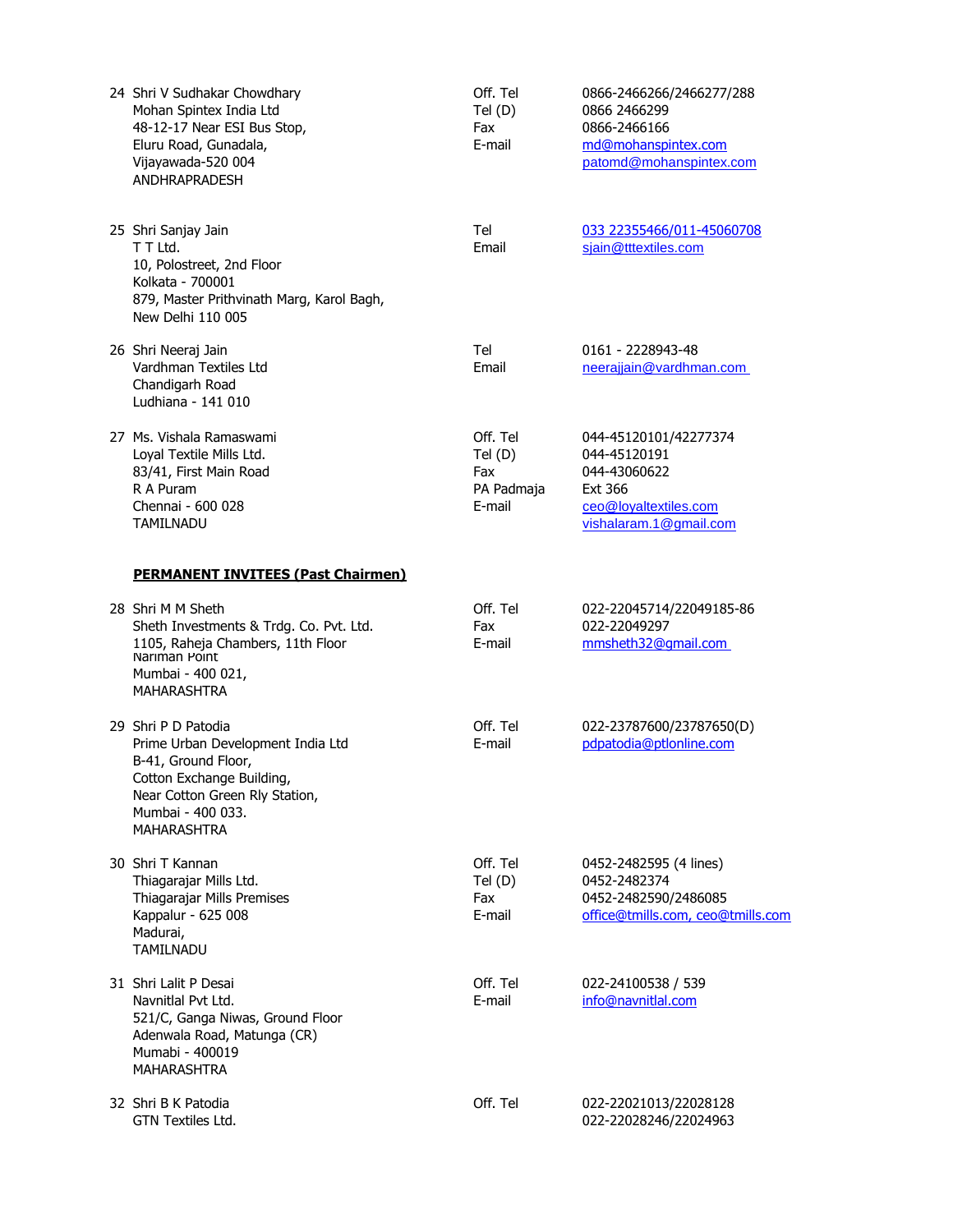| 43, Mittal Chambers, 4th Floor,<br>228, Nariman Point<br>Mumbai - 400 021,<br><b>MAHARASHTRA</b>                                                                | Fax<br>E-mail                          | 022-22874144<br>bkpatodia@qtntextiles.com                                                                                                                               |
|-----------------------------------------------------------------------------------------------------------------------------------------------------------------|----------------------------------------|-------------------------------------------------------------------------------------------------------------------------------------------------------------------------|
| 33 Shri Prem Malik<br>Spentex Industries Ltd.<br>252, Kewal Industrial Estate<br>S B Marg, Lower Parel,<br>Mumbai - 400 013,<br><b>MAHARASHTRA</b>              | Off. Tel<br>E-mail                     | 022-66103757 / 30402000<br>premmalikalder@gmail.com                                                                                                                     |
| 34 Shri V S Velayutham<br>Sri Gomathy Mills P Ltd.<br>Viravanallur<br>Tirunelveli Dist.<br>Viravanallur - 627 426,<br><b>TAMILNADU</b>                          | Off. Tel<br>Fax<br>E-mail              | 04634-287827/287828<br>04634-287829<br>04634-287223<br>tvl gomthyml@yahoo.co.in<br>sqmplindia@qmail.com                                                                 |
| 35 Shri Amit Ruparelia<br><b>Trend Setters</b><br>117/118, Bharat Industrial Estate,<br>Tokershi Jivraj Road, Sewree (West)<br>Mumbai - 400 015,<br>Maharashtra | Off. Tel<br>Tel(D)<br>Fax<br>E-mail    | 022-24138417/24146091<br>022-24130533<br>022-24135867<br>amit@trendsettersworld.com                                                                                     |
| 36 Shri R K Dalmia<br>Century Textiles & Industries Ltd.<br>Century Bhavan<br>Dr. A B Road, Worli<br>Mumbai - 400 025.<br><b>MAHARASHTRA</b>                    | Off. Tel<br>Fax<br>E-mail              | 022-24957000/7273(D-PS)<br>022-24303231<br>022-24309491/24361980<br>rkdalmia@birlacentury.com                                                                           |
| 37 Shri Ujwal R Lahoti<br>Lahoti Overseas Ltd.<br>307, Arun Chambers,<br>Tardeo Road, Next to A/C Market Bldg.<br>Mumbai - 400 034.<br><b>MAHARASHTRA</b>       | Off. Tel<br>Tel(D)<br>Fax<br>E-mail    | 022-40500100/66602167/8<br>022-40500118<br>022-23511930/66602166<br>ujwal@lahotioverseas.com                                                                            |
| 38 Dr. K V Srinivasan<br>Premier Mills Pvt Ltd.<br>No. 1E-1, Nava India Road,<br>Coimbatore - 641 028<br><b>TAMILNADU</b>                                       | Off. Tel<br>Fax<br>E-mail              | 0422-7150100 (extn 121)<br>0422-3050444<br>kvs@premiermills.com<br>md@premiermills.com                                                                                  |
| <b>SPECIAL INVITEES</b>                                                                                                                                         |                                        |                                                                                                                                                                         |
| 39 Shri Ashish Bagrodia<br>Winsome Textile Industries Ltd.<br>SCO #191-192,<br>Sector 34-A<br>Chandigarh - 160 022<br><b>PUNJAB</b>                             | Off. Tel<br>Fax<br>E-mail<br>PA.       | 0172-2603966/4646757/4646749<br>0172-2603804/5088844<br>ashish@winsometextile.com<br>Surendra Bharadwaj<br>cmd.office@winsometextile.com<br>info.exp@winsometextile.com |
| 40 Shri S Dinakaran<br>Sambandam Spinning Mills Ltd<br>P.B No.1, Kamaraj Nagar Colony,<br>Salem 636 004,                                                        | Off. Tel<br>Fax<br>E-mail<br>PA-Ramesh | 0427 2240790<br>0427-2240169<br>dinakaran@sambandam.com<br>corporate@sambandam.com                                                                                      |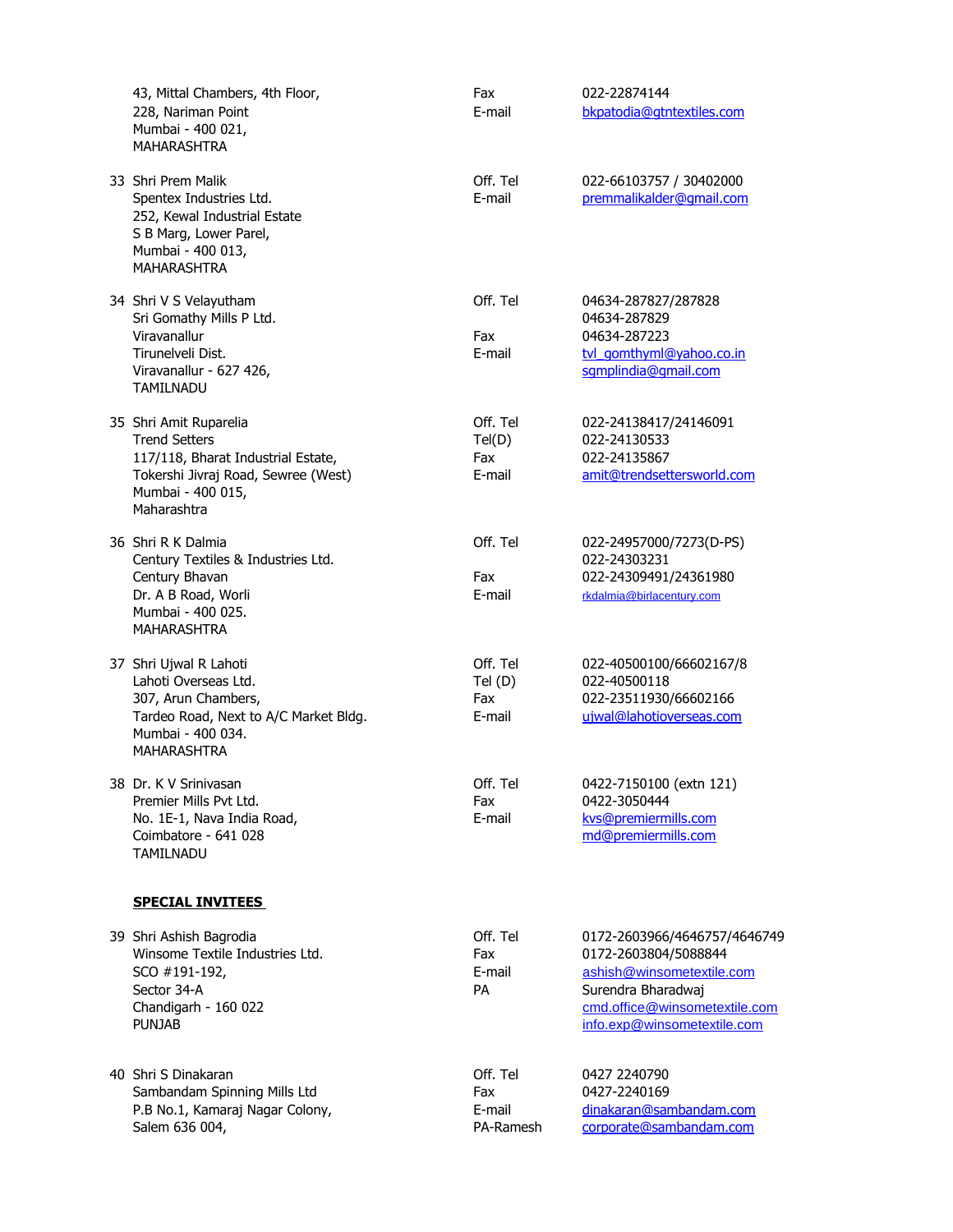## TAMILNADU

| 40 Shri R L Nolkha<br>Nitin Spinners Ltd<br>16-17 KM Stone,<br>Chittor Road, Hamirgarh,<br>Bhilwara - 311 025.<br><b>RAJASTHAN</b>                                                    | Off.Tel<br>Fax<br>E-mail       | 01482-286110/1/2/3<br>01482-286114<br>rln@nitinspinners.com                                      |
|---------------------------------------------------------------------------------------------------------------------------------------------------------------------------------------|--------------------------------|--------------------------------------------------------------------------------------------------|
| 41 Shri M Senthil Kumar<br><b>BKS Textiles Pvt.Ltd</b><br>No.2/316, Kungumapalayam Pririvu<br>Palladam-Tirupur Main Road,<br>Naranapuram<br>Tirupur Dist, Palladam-641 664, TAMILNADU | Tel<br>Fax<br>Email            | 04255-256789-99<br>04255-256700<br>senthilkumar@bkstextiles.in                                   |
| 42 Shri Subhash Jain<br>M/s Prem Textiles International (P) Ltd.<br>46-A/27-B, Sector $-$ C,<br>Industrial Area, Sanwer Road,<br>Indore $-452015$ ,<br><b>MADHYAPRADESH</b>           | Tel<br>Fax<br>Email            | 0731-2721555<br>0731-2721888<br>subhash@premtextiles.com<br>vivek@premtextiles.com               |
| 44 Shri Neelabh Dalmia<br><b>GHCL Ltd</b><br>B-38, Institutional Area, Sector - 1<br>Noida - 201 301,<br><b>UTTARPRADESH</b>                                                          | Off. Tel<br>Fax<br>E-mail      | 0120-2535335/3358000<br>0120-2535209/3358102<br>neelabh@ghcl.co.in                               |
| 45 Shri Dharmendra Goyal<br>Shreedhar Cotsyn Private Ltd<br>A404 Gokul Arcade<br>Subhash Road<br>Vile Parle (East)<br>Mumbai - 400 057<br><b>MAHARASHTRA</b>                          | Off. Tel<br>E-mail             | 22 26847777<br>goyal@shreedharcotsyn.com<br>export@shreedharcotsyn.com                           |
| 46 Shri M.Britto<br><b>JVS Exports</b><br>32, Sarojini Street<br>Chinna Chokkikulam<br>Madurai -625 002<br>TAMILNADU                                                                  | Tel<br>Fax<br>Email<br>PA Joe  | 0452-2520371/4282555<br>0452-2520374<br>britto.joseph@jvsexport.com<br>joe.ratinam@jvsexport.com |
| 47 Ms. Preeti M Sheth<br>Sheth Investments & Trdg. Co. Pvt. Ltd.<br>1105, Raheja Chambers, 11th Floor<br>Nariman Point<br>Mumbai - 400 021<br><b>MAHRASHTRA</b>                       | Off. Tel<br>Fax<br>E-mail      | 022-22045714/22049185-86<br>022-22049297<br>sheth@mmsheth.com                                    |
| 48 Shri M Nachimuthu, Managing Director<br>Atlas Textiles Export Pvt Ltd.<br>"Atlas Chambers", 29-J, Pugalur Road<br>Karur -639001<br>TAMILNADU                                       | Off. Tel<br>E-mail<br>PA Ashok | 04324-274303/274404<br>nachimuthu@atlas.in<br>9894630406                                         |
| 49 Shri A Ilavarasu,<br>S A Aanandan Spinning Mills (P) Ltd.                                                                                                                          | Off. Tel<br>E-mail             | 4563-233100/230609/226378<br>saaindia@gmail.com                                                  |